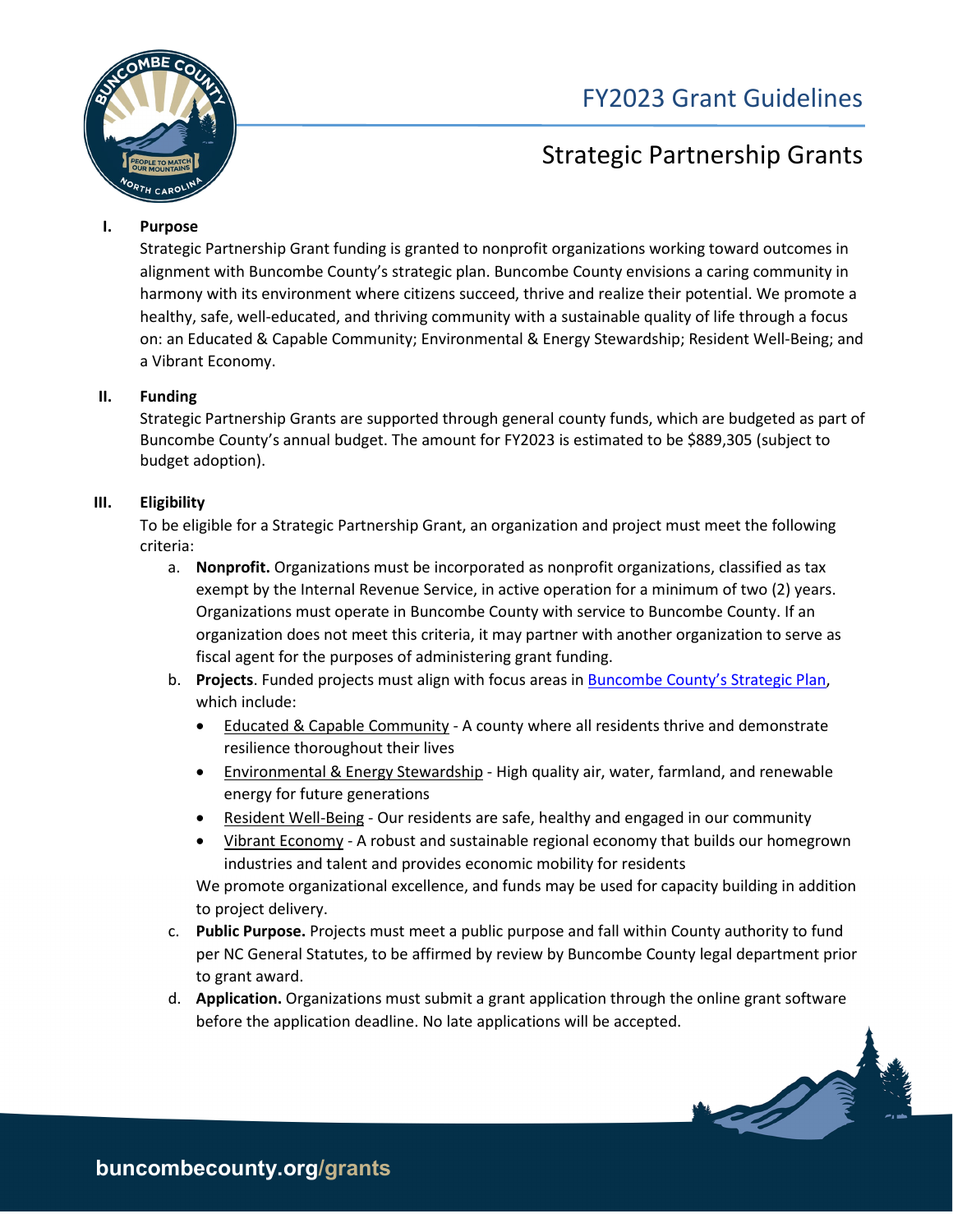- **e. Funding.** Strategic Partnership Grant funding is limited to no more than three (3) years for a single project. The beginning date for the 3-years is July 1, 2020. Funding must represent less than thirty percent (30%) of an organization's annual budget.
- f. **Other County Grants.** Projects that more closely align with other Buncombe County grant programs will referred to those processes. Projects will not be considered for funding by more than one County grant program. Details about Buncombe County grant programs are listed at [buncombecounty.org/grants](http://www.buncombecounty.org/grants) including the following: Affordable Housing Services Program; Aging Services Funding; Community Recreation Grants; Early Childhood Fund; Isaac Coleman Grants; Juvenile Crime Prevention Council; Strategic Partnership Grants; and Tipping Point Grants.

#### **IV. Timeline**

| December 13, 2021       | Grant application opens                            |
|-------------------------|----------------------------------------------------|
| January 12, 2022        | <b>Optional Grant Writing Workshop</b>             |
|                         | $1:00$ pm                                          |
|                         | Virtual meeting (sign up info below)               |
| February 11, 2022       | Applications due by 5:00                           |
| March 4, 2022           | Strategic Partnership Grants Committee meeting     |
|                         | (grant review)                                     |
| February 14 - April 26, | Grant review by committee                          |
| 2022                    |                                                    |
| April 30, 2022          | Committee funding recommendations due to           |
|                         | County budget office                               |
| May 2022                | Committee grant recommendations published with     |
|                         | County Manger's budget message                     |
| June 2022               | Public hearing on budget as part of Board of       |
|                         | Commissioners regular meeting                      |
| June 2022               | Grant awards finalized with County budget adoption |
|                         | during Board of Commissioners regular meeting      |
| July 1, 2022 -          | <b>Funding year</b>                                |
| June 30, 2023           |                                                    |
|                         |                                                    |

# **V. Application Process**

Applications are due by 5:00 on February 11, 2022. Organizations are encouraged to apply online through Buncombe County's grant software, which can be accessed at **buncombecounty.org/apply** or linked through Buncombe County's grant website at [buncombecounty.org/grants.](http://www.buncombecounty.org/grants) Paper applications are available at and should be returned to 200 College Street, Suite 343, Asheville, NC 28801. A grant writing workshop (optional for applicants) will be held on January 12, 2022 from 1:00-2:00 pm. This will be a virtual meeting. This purpose of the session is to provide in-depth information about the grant process for applicants and potential applicants. Contact [Angelyn.Johnson@buncombecounty.org](mailto:Angelyn.Johnson@buncombecounty.org) to register.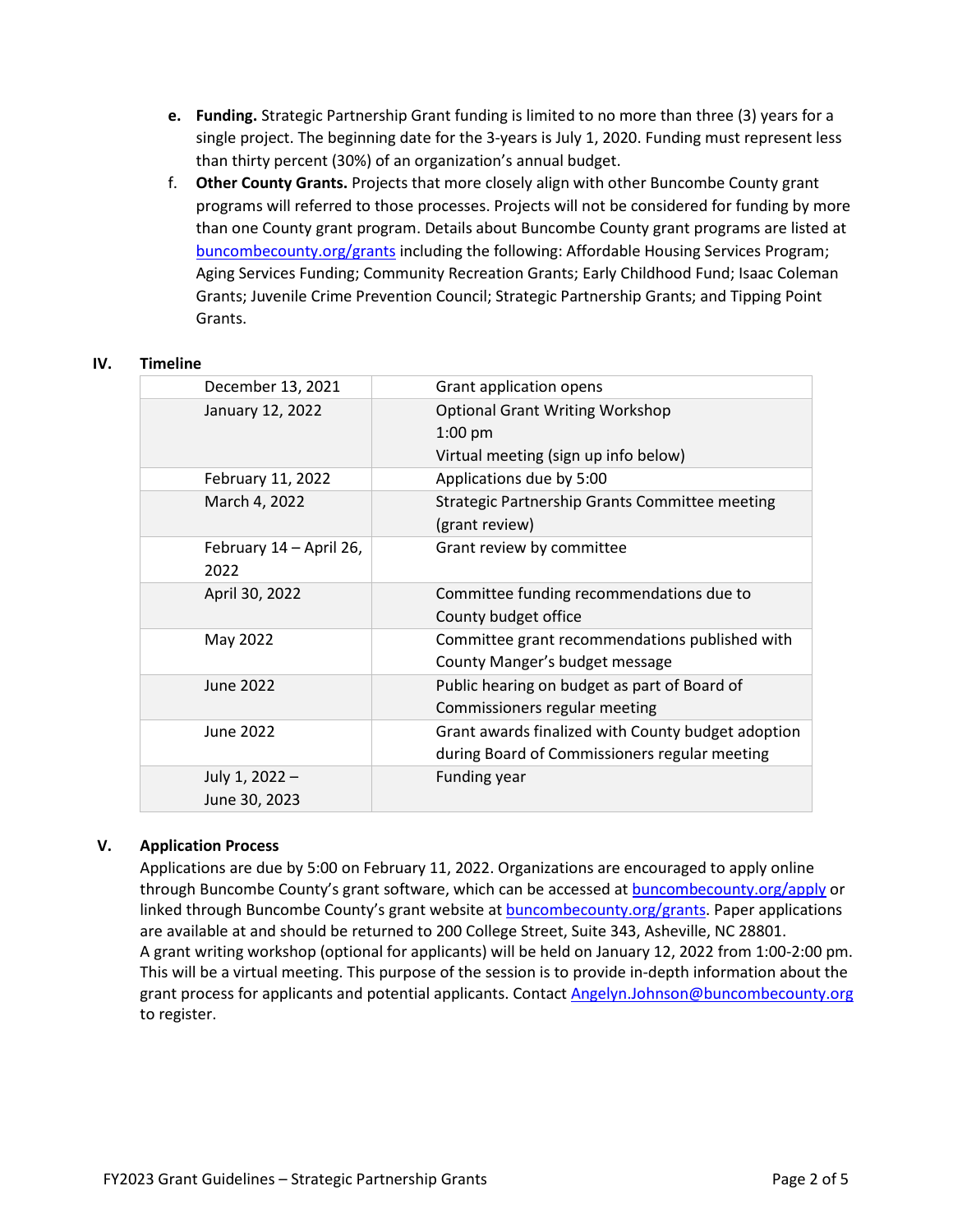Staff is available to answer questions and to provide basic one-on-one support to applicants. Contact [Angelyn.Johnson@buncombecounty.org](mailto:Angelyn.Johnson@buncombecounty.org) to sign up for a session. Staff will also work to match applicants with other community-based grant writing resource support if needed.

Committee Contact: Applicants are asked not to communicate with Strategic Partnership Grants committee members regarding their applications. If the Committee decides to ask follow-up questions of applicants or hold interviews for finalists, applicants will be notified by County staff. Staff do not participate in the grant scoring process.

## **VI. Required Elements**

The application consists of a questionnaire, primarily of questions requiring a narrative response. Applicants are also required to complete and upload a budget form along with a list of members of the Board of Directors. Proof of nonprofit status, such as IRS Determination Letter or documentation from the North Carolina Secretary of State, will be required at the time of application.

### **VII. Review Committee**

Grant recommendations will be prepared by the Strategic Partnerships Grant Committee. The committee consists of nine (9) members, three (3) members per each of the Commissioner Districts, who:

- Applied for membership through the Office of the Clerk to the Board of Commissioners;
- Are appointed by the Board of Commissioners;
- Serve three (3) year staggered terms;
- Represent expertise in the Strategic Plan focus areas;
- Represent the geographic diversity of the County;
- Abide by conflict of interest policies, to include not serving on the Board of Directors or staff of an applicant organization within the past year;
- Hold open meetings and comply with public records requirements;
- Utilize a standardized, points-based scoring system to review grants;
- Recommend a portfolio of grants for approval by the Board of Commissioners; and
- Meet throughout the year to monitor grants and review progress.

A committee meeting schedule, along with meeting materials and announcements are posted on [buncombecounty.org/grants.](http://www.buncombecounty.org/grants) All meetings are open to the public.

### **VIII. Review Process**

Applications are reviewed by the Strategic Partnership Grants Committee utilizing a standardized, points-based system. Reviews will be conducted independently by members of the committee, and discussion will occur during committee meetings.

The following criteria will be considered by the Committee:

- Need for the project project meets essential community need and fits with the County's strategic plan focus areas and/or goals
- Project plan project includes clear, reasonable actions that are likely to meet the need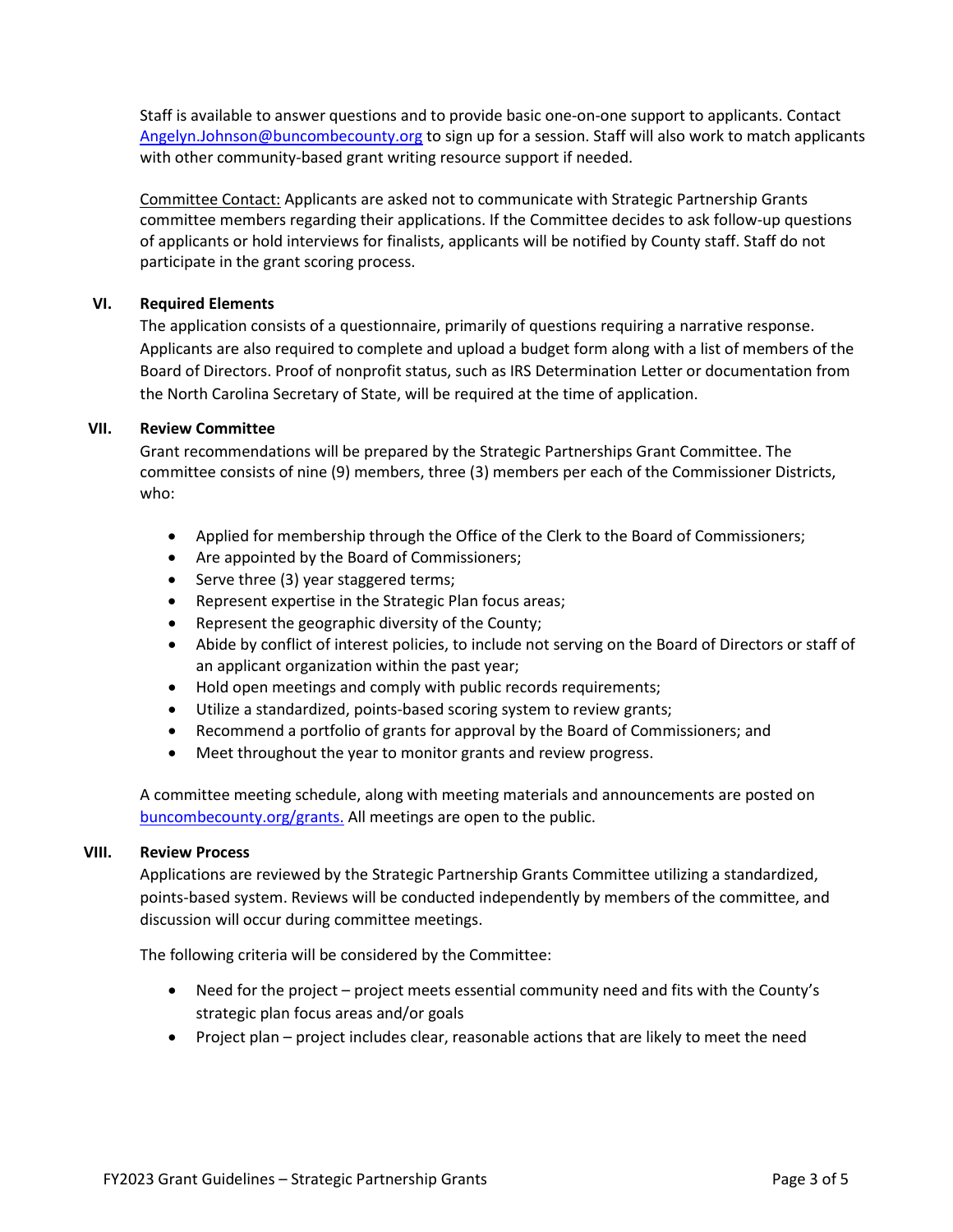- Proposed results project includes quantifiable results and plan for measuring success
- Equity organization has a demonstrated commitment to equity and reflected it in the proposed project
- Organizational capacity is structured to complete the project as described and budget is clear, reasonable and matched to community need and project plan

### **IX. Awards**

Grant recommendations prepared by the Committee will be submitted for a vote of approval from the Board of Commissioners. The list will be published as part of the County Manager's recommended budget as presented to the Board of Commissioners at their regularly scheduled meeting in May 2022. Grant awards will be finalized with budget adoption in June 2022.

County Commissioners will not serve on any board or organization seeking funding from County Government unless said service is a requirement through legislation or legal agreement.

## **X. Performance Contracts**

All grant awards will be administered via performance contracts. Contracts will include a scope of work that defines services, deliverables and reporting measures.

FY2023 contracts will be for the period July 1, 2022 through June 30, 2023. All funds must be spent or returned to the County by June 30, 2023. Requests for extensions will be reviewed on a case by case basis.

Contracts will also include standard indemnification and insurance expectations, which lists the minimum insurance coverage which Contractors agree to procure and maintain. Required insurances and levels vary depending on the nature of the project and can include types such as: Worker's Compensation; Commercial General Liability; Employer's Liability; Professional Liability; etc. The County will collect and review certificates of insurance as part of contract compliance. Insurance is an allowable expense and can be built into the grant funding budget.

In addition to the standard contract expectations for all organizations doing business with the County, nonprofits receiving grant funds must also:

- a. Open their books for the contracting department;
- b. Submit copies of annual IRS tax filings (Form 990s); and
- c. Submit annual financial statements based on a tiered structure, consistent with industry standard practice:
	- Audit: Organizations with annual revenues of \$300,000 or greater must submit financial statements audited in accordance with generally accepted auditing standards.
	- Review: Those with revenues between \$100,000 and \$300,000 must submit financial statements reviewed in accordance with applicable Statements on Standards for Accounting and Review Services (SSARS).
	- Compilation: Those with revenues of less than \$100,000 must submit non-disclosure financial statements compiled in accordance with applicable SSARS.